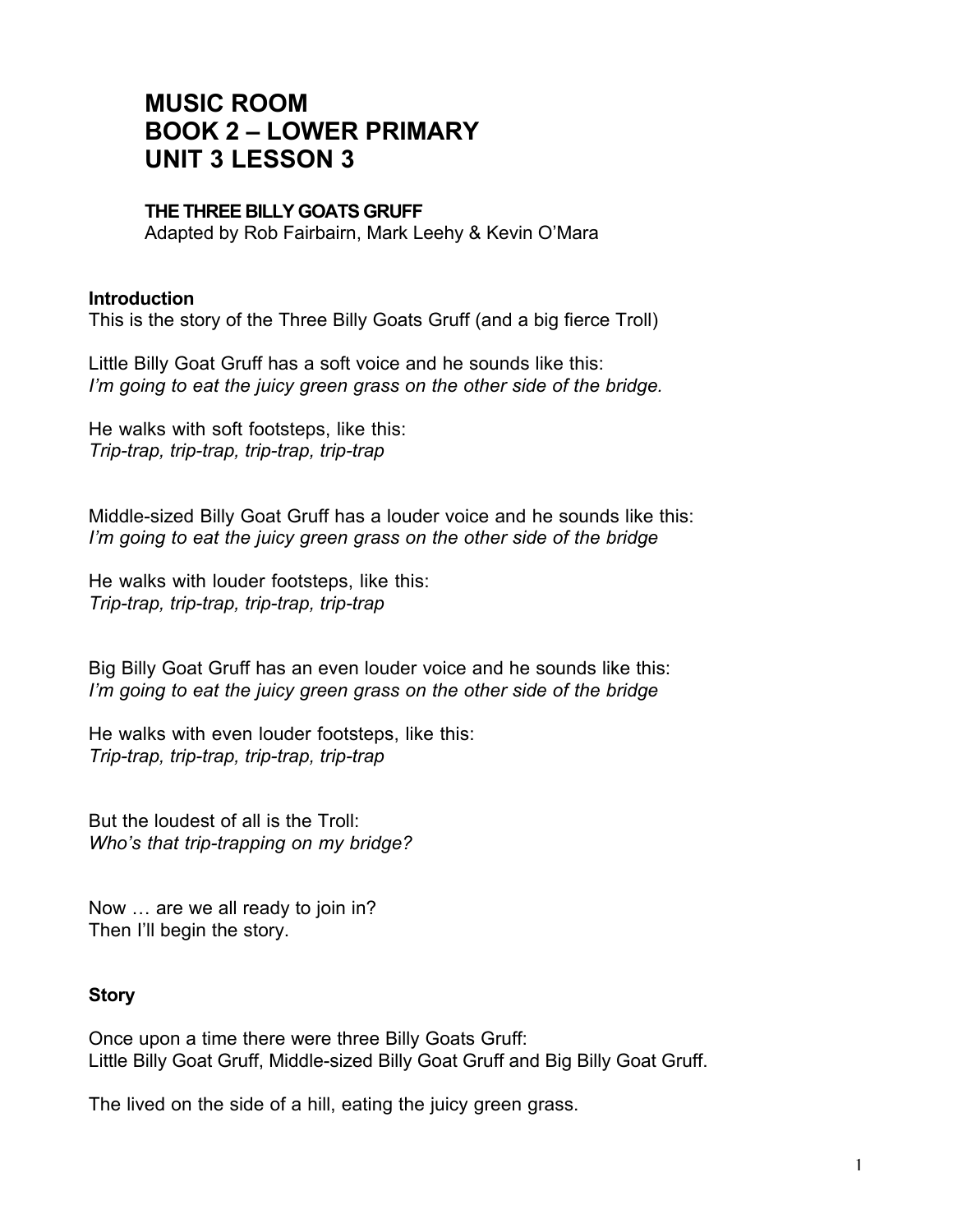Over the hill was a bridge And under that bridge lived a fierce Troll.

One day Little Billy Goat Gruff said *I'm going to eat the juicy green grass on the other side of the bridge.*

So he trotted down the hill and onto the bridge: *Trip-trap, trip-trap, trip-trap, trip-trap*

Out came the big, fierce Troll *Who's that trip-trapping on my bridge?* said the Troll.

*It's me, Little Billy Goat Gruff* said Little Billy Goat Gruff.

*Well I'm going to eat you up* said the Troll

*No – don't eat me. I'm much too small* said Little Billy Goat Gruff. *Eat my brother, Middle-sized Billy Goat Gruff. He'll make a much better meal.*

*Alright* said the Troll, *you can go*.

So Little Billy Goat Gruff crossed to the other side of the bridge and ate the juicy green grass. *Trip-trap, trip-trap, trip-trap, trip-trap*

Then Middle-sized Billy Goat Gruff said *I'm going to eat the juicy green grass on the other side of the bridge.*

So he trotted down the hill and onto the bridge: *Trip-trap, trip-trap, trip-trap, trip-trap*

Out came the big, fierce Troll *Who's that trip-trapping on my bridge?* said the Troll.

*It's me, Middle-sized Billy Goat Gruff* said Middle-sized Goat Gruff.

*Well I'm going to eat you up* said the Troll

*No – don't eat me. I'm much too small* said Middle-sized Billy Goat Gruff. *Eat my brother, Big Billy Goat Gruff. He'll make a much better meal.*

*Alright* said the Troll, *you can go*.

So Middle-sized Billy Goat Gruff crossed to the other side of the bridge and ate the juicy green grass. *Trip-trap, trip-trap, trip-trap, trip-trap*